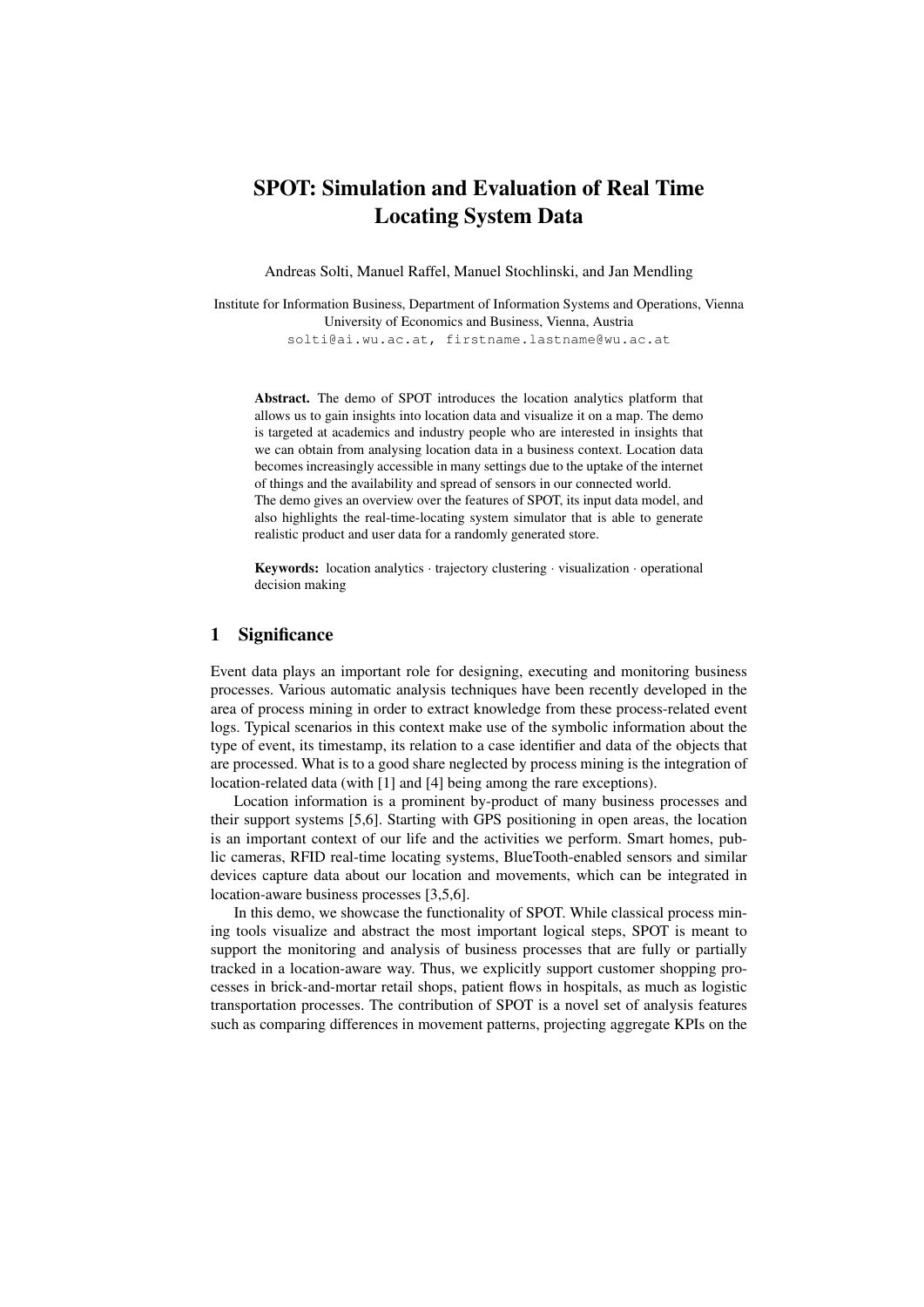map, clustering trajectories and inspecting utilization of resources (e.g., fitting room cabins, surgery rooms) for better planning.

The rest of this demo paper is structured as follows. Section 2 describes the maturity and features of the tool. Section 3 lists the website with a screencast. Section 4 introduces the data model and simulator that provide the input for analysis, before Section 5 concludes.

## 2 Maturity

SPOT is in a prototype phase of development and therefore is not meant to be used productively right now. However, the list of features is almost as complete as known from competing industrial analytics tools. SPOT supports the lifecycle of location data analytics. Once we collected the data and imported it into the data model underlying SPOT, we can start with the analysis of the data. Figure 1 shows how frequency of visits is projected to the map.



Fig. 1: Screenshot of the Tool highlighting the frequency of paths through a simulated shop.

#### 2.1 Location Analytics Features

The analysis resulting in Figure 1 comprises four steps that all serve to achieve the insights of interest:

Scope The first step is to select the time frame of the analysis (i.e., we slice the data). The analyst can select a start and an end date to set the temporal scope of the data that we want to understand better.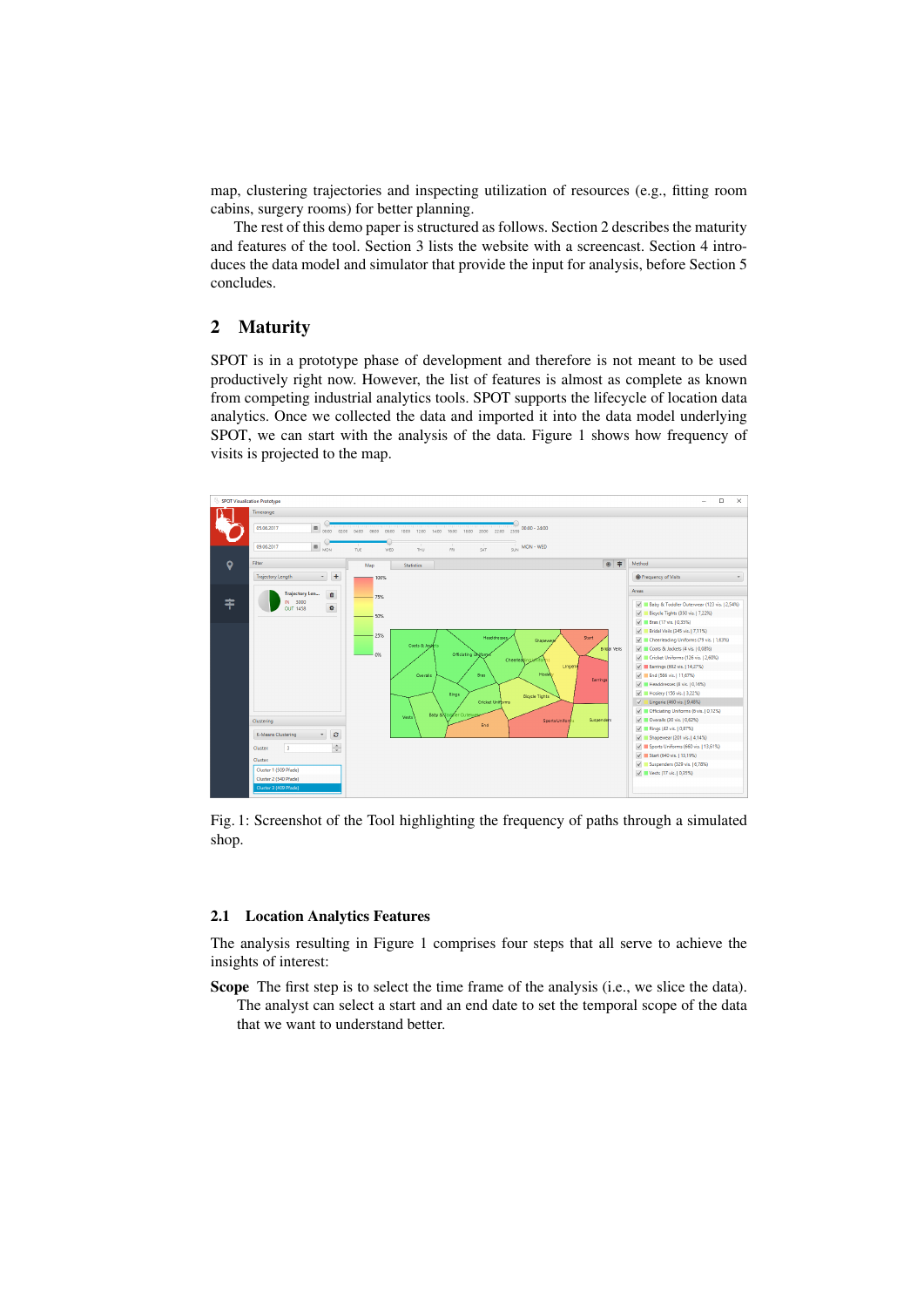- Filter To focus on certain cases only within the scope, we can optionally filter the selected cases. Filters allow us to logically specify criteria that need to be met by the selected cases. By adding additional filters in a filter chain, the results get reduced to only the cases of interest. Example filters include duration, length, logical filters to require or disallow filtered cases to have visited certain areas, or boundary locations.
- Partition The cases that passed the scoping and filtering step can be automatically partitioned into similar groups. This step is especially helpful for understanding location data that is generated by different processes or variants. By clustering the data into similar groups, the resulting partitions can be visualized alternatively, such that direct comparison becomes possible.

We implemented k-means clustering using a set-abstraction based similarity measure on the visited locations. Also, we support the trajectory clustering algorithm presented in [2]. Latter groups similar trajectories by their shared sub-trajectories that are densely frequented.

Visualize The visualization of all the paths that made it through the previous steps might still lead to cluttered results. Therefore, in the final step, we can hide certain aspects of the trajectories to focus on the most interesting parts. Thresholding by frequency and duration allows us to quickly see the most frequented passages in the selected trajectories, or the most popular areas on the map. The visualization currently focuses on three aspects: *aggregate measures* for locations (frequency of visits / total duration of stay / avg. duration of stay), *aggregate paths* (i.e., transition frequency), and *individual paths*.

The use cases of SPOT are manifold. We like to think of it as the swiss army knife of location data analytics. It can be used to understand single chunks of location and path data, but also to contrast two or more clusters. Latter is especially interesting in before-after comparisons. For example, the effect that a marketing campaign had on the location trajectories in the store can be displayed by comparing the average positions. SPOT provides answers to: "How much more frequent are the visits to the area which contains the marketed items?", "How much more time is spent in front of posters?" That means, it becomes possible to distinguish a marketing effort that does not impact customer behaviour at all from marketing efforts that arouse interest in the product (i.e., it was more often/longer frequented), but the product does not end up being bought more than before.

SPOT is currently meant to be used by analysts in isolated sessions. Because the functionality of using SPOT is only reading and not writing data, it is no problem to have multiple analysts working on the same dataset in parallel.

# 3 Screencast and Website

We created a 10 minutes screencast to illustrate the functionality of SPOT and to guide the audience through the functionalities of the tool. The screencast is available at the project web site at https://ai.wu.ac.at/spot/. The project website also shows additional screenshots and offers the SPOT framework for download. It is free for use in non-commercial settings.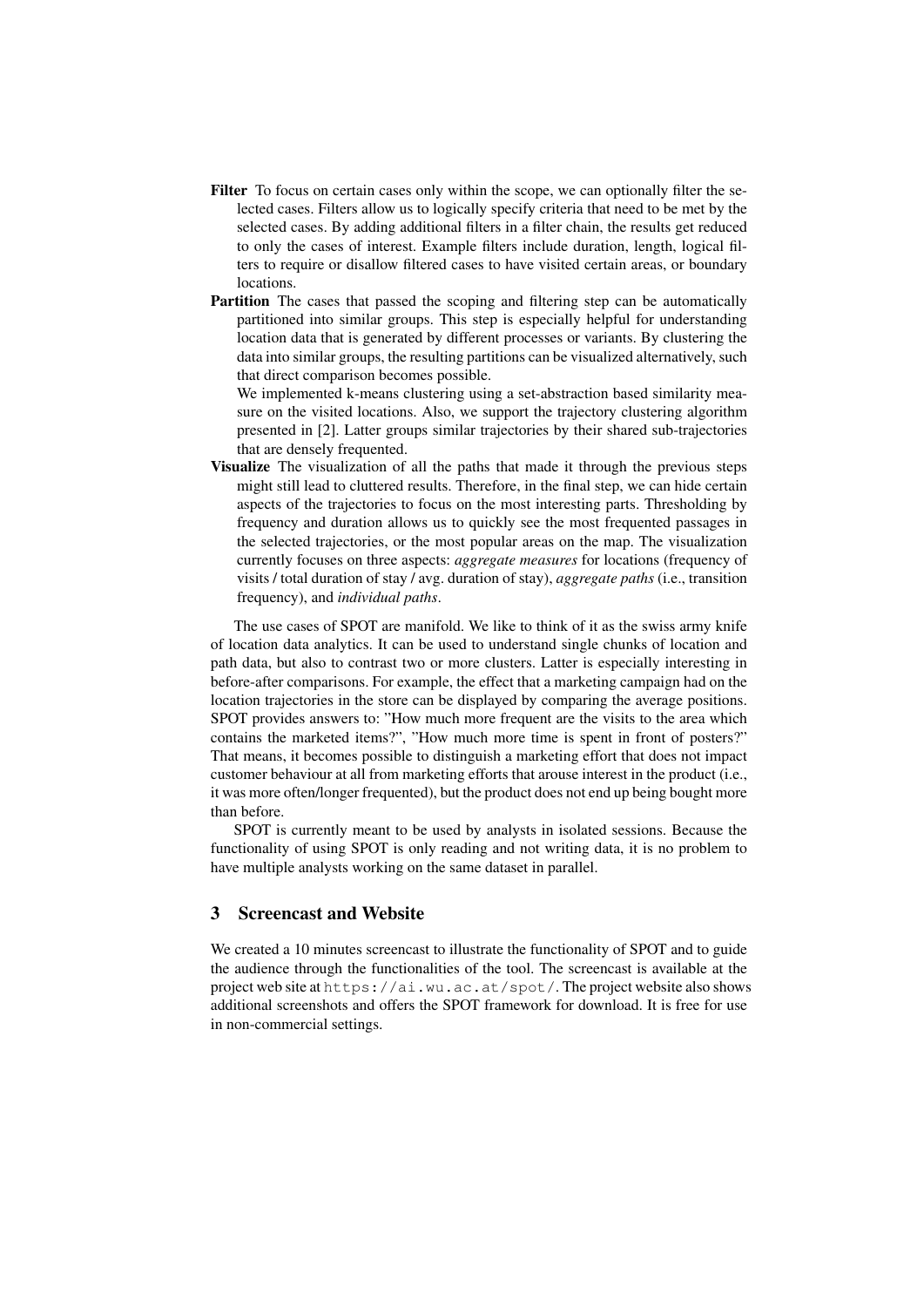## 4 Data Input and Simulator

The input data model that SPOT uses is depicted in Figure 2. On the left side, we have the dynamic part showing the paths that consist of individual reads at certain areas and exact positions. These reads are located at certain positions. Positions which can belong to areas that are defined on the right hand side of the figure. Areas can be composed and have a label for distinction.



Fig. 2: UML class diagram of the input data for SPOT.

We also provide a real-time locating system (RTLS) simulator to enable interested users who would like to try SPOT but do not have the sensing infrastructure or real location data at hand. The simulator allows us to experiment with SPOT in a wide range of scenarios.



Fig. 3: Screenshot of the RTLS simulator and a random path through a generated store.